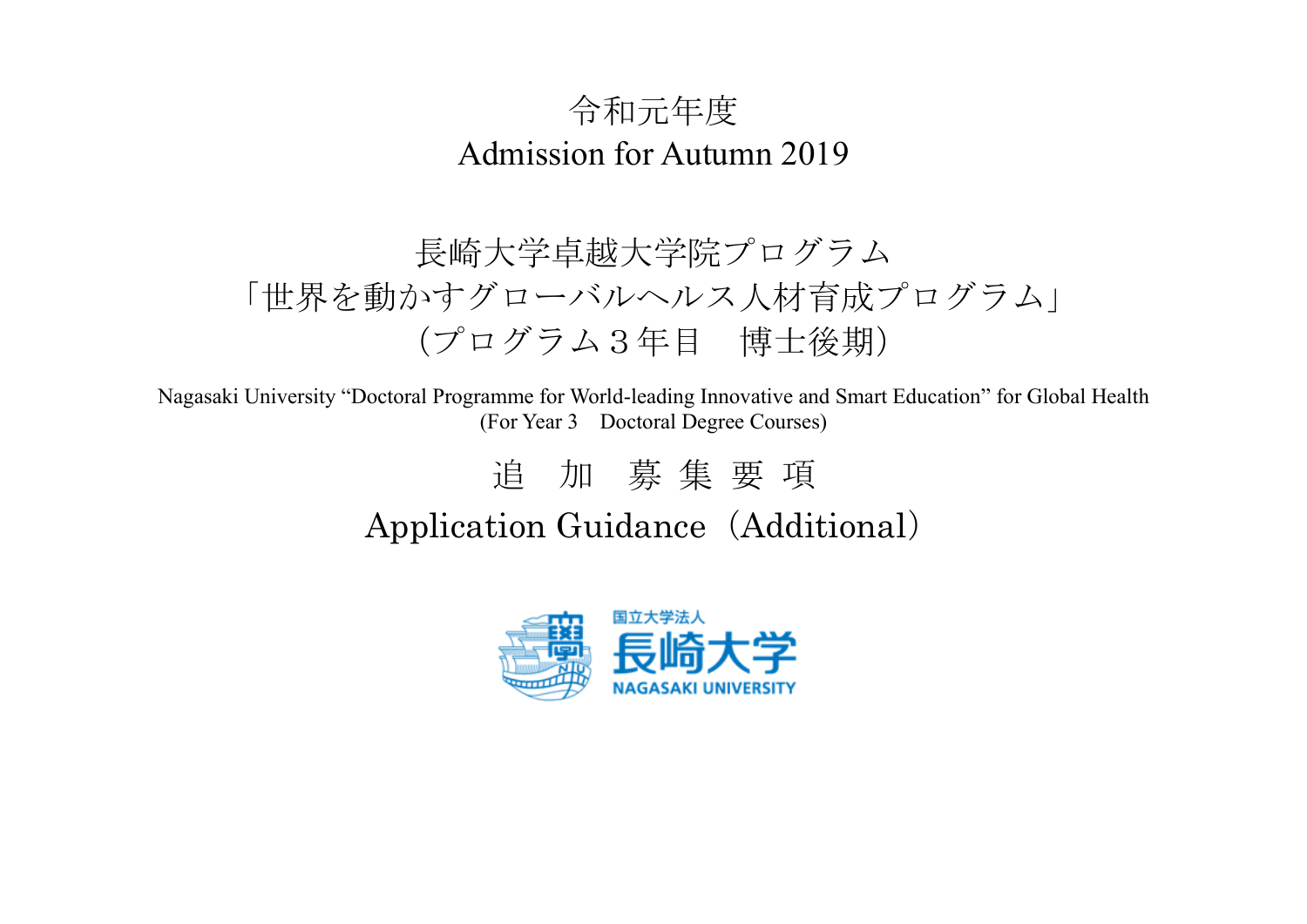Ⅰ プログラム受講者の受け入れ方針

長崎大学卓越大学院プログラム「世界を動かすグローバルヘルス人材育成プログラ ム」規程に沿って,プログラム受講生に以下の資質・素養 を求めます。

- ①精深な専門的知識及び技能を授けることにより,グローバルヘルス領域において 地球規模で生じている健康課題を現場レベルで深く理解し,その解決に向けて技 術や理論を構築できる教育・研究能力を有する(知識レベル)。
- ②同領域の進展に貢献しようとする向学心を有する(ミッション・精神レベル)。 ③博学術的知見をグローバルな政策立案・実行等に結び付ける能力を兼ね備えた実 践的・社会的リーダーシップ・フォロワーシップをもって活躍できる能力、柔軟 性を備えていること(社会性・国際性・能力レベル)。
- Ⅱ プログラム受講手続きについて
- 1. 選抜方法 : 申請書類審査(書類については、英文で作成すること。なお、必要に 応じて面接が実施される場合がある。)
	- (1)長崎大学卓越大学院プログラム受講申請書
	- (2)履歴書
	- (3)研究計画書(A4 で 3 枚)
	- 長崎大学卓越大学院プログラムホームページに申請書類のフォーマ ットを掲載しています。  $(htto://www.wise,nazasaki-u.ac.io/application)$
- 2.募集人員 :2名程度
- 3.申請資格 :長崎大学において以下にあげる者でいずれかに該当するもの
	- (1)令和元年度博士後期課程の入学者又は入学志願者
	- (2)令和元年度に博士課程(4年制)の2年生に進学したもの。

4.申請期間 : 令和元年 9 月 24 日(火)から 10 月 11 日(金) 17:30(日本時間)まで

- 5.申請先:所属又は入学志願先の研究科学務系事務室
	- ※① 不備のある申請書類は受理しない。
		- ② 申請手続後の提出書類の内容変更は認めない。
		- ③ 受理した申請書類は,いかなる理由があっても返還しない。

#### Ⅰ **Admission Policy**

 Nagasaki University "Doctoral Programme for World-leading Innovative and Smart Education for Global Health" seeks WISE students who meet the academic standards and criteria outlined below:

- (1) Those who possess education and research abilities to develop skilful and logical thinking upon the global level health issue in the aspect of Global Health by acquiring high professional knowledge and skills. (Knowledge)
- (2) Those who wish to contribute to improvement in the field of Global Health (Mission / Attitude)
- (3) Those who possess the ability and flexibility to play an active role, combined with practical and social leadership and follower-ship's skills to contribute the advanced academic knowledge into policy making and practice. (Sociability and Multicultural Integration)

#### Ⅱ **Application**

- 1. Selection Process: Screening of the submitted Programme application documents, (and an interview may be offered if deemed necessary). All documents must be set in English.
	- (1) Prescribed Programme application form
	- (2) Curriculum Vitae
	- (3) Research Proposal (A4 size, 3 pages, single sided)

 The prescribed Programme application format can be downloaded from Nagasaki University WISE Programme's Official website at: http://www.wise.nagasaki-u.ac.jp/application

- 2. Intake Quota: Approx. 2 students
- 3. Eligibility: The Programme Applicants must satisfy one of the following conditions. (1) Applicants or admitted students to Nagasaki University's Doctoral Degree Course for 2020 academic year
	- (2) Students who proceed to the  $2<sup>nd</sup>$  year of Nagasaki University's 4 years Doctoral Degree Course in 2020 academic year
- 4. Application period: From Tuesday 24<sup>nd</sup> September 2019 to 17:30pm (JST) on Friday 11<sup>th</sup> October 2019.
- 5. How to apply: Submit Programme application documents to the academic office of applied or affiliated graduate school.

#### **Important Notice**

- ・Incomplete Programme application documents will not be accepted
- ・Making changes to Programme application documentation after submission is